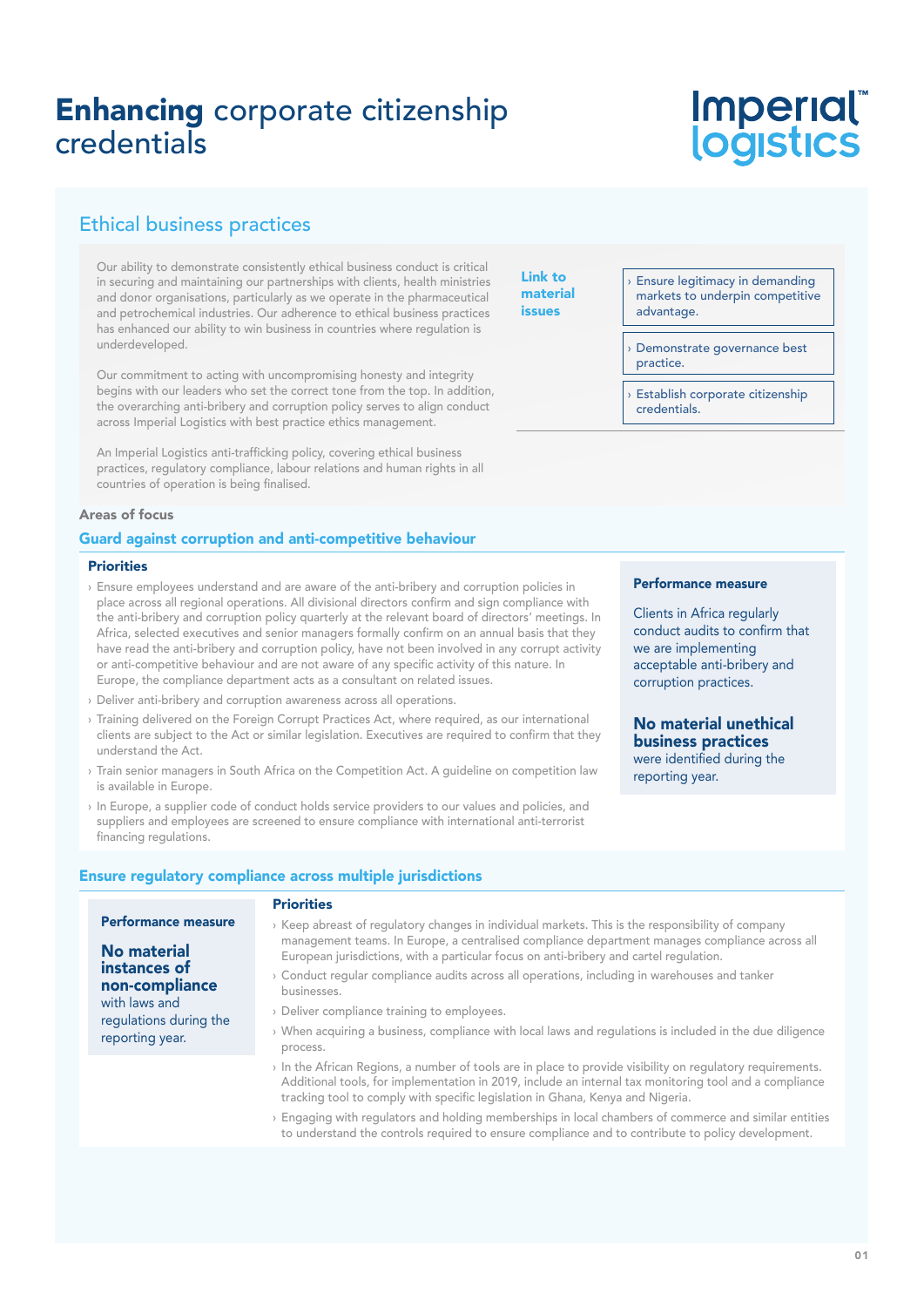# Enhancing corporate citizenship credentials – continued

# **Imperial®<br>logistics**

#### Protect human rights

#### Priorities

- › Adhere to the principles embodied in the Universal Declaration of Human Rights, the South African Constitution and the International Labour Organisation's Declaration on Fundamental Principles and Rights at Work. We will not hesitate to terminate agreements and relationships in our supply chain that contravene international human rights standards.
- › Maintain policies and procedures that protect against any human rights abuse. This is the responsibility of line managers and human resources practitioners across Africa and is overseen by company managing directors, as well as the chief executive officer (CEO) and human capital executive of the African Regions.

For information on our human capital practices, see employer of preference.

#### Performance measure

Our assessments indicate that there are no instances of material risk relating to freedom of association or collective bargaining, child labour, or forced or compulsory labour within Imperial Logistics.

### Whistle-blowing

All whistle-blowing hotlines in operating regions are operated by independent service providers, enabling stakeholders to anonymously report concerns. Retaliation against whistle-blowers is not tolerated and the tip-offs received and the requisite corrective actions taken are discussed quarterly at the financial review and risk committee.

Across Africa, whistle-blowing posters are displayed in offices and wallet cards given to employees, clearly communicating the hotline's details. Stakeholders in Botswana, Kenya, Ghana, Nigeria, Mozambique, Namibia and South Africa are able to report concerns in a language local to their country.

#### Whistle-blowing hotline (South Africa and the African Regions)

|                                     | 2018 | 2017 |
|-------------------------------------|------|------|
| Total number of tip-offs registered | 75   | 48   |
| <b>By category</b>                  |      |      |
| Fraud                               | 9    |      |
| Governance                          | 6    |      |
| Human resources                     | 46   | 22   |
| Enquiry                             |      |      |
| Other crime                         |      |      |
| Corruption                          | 7    |      |
| Theft                               | 3    |      |
| Fleet management irregularities     |      |      |
| Procurement irregularities          |      |      |

#### Whistle-blowing hotline

All cases, including those related to discrimination, were investigated with five tip-offs still pending. Where required, disciplinary hearings were held and where allegations were substantiated and the circumstances warranted, the offending employees were dismissed.

Note: no tip-offs were reported in Europe.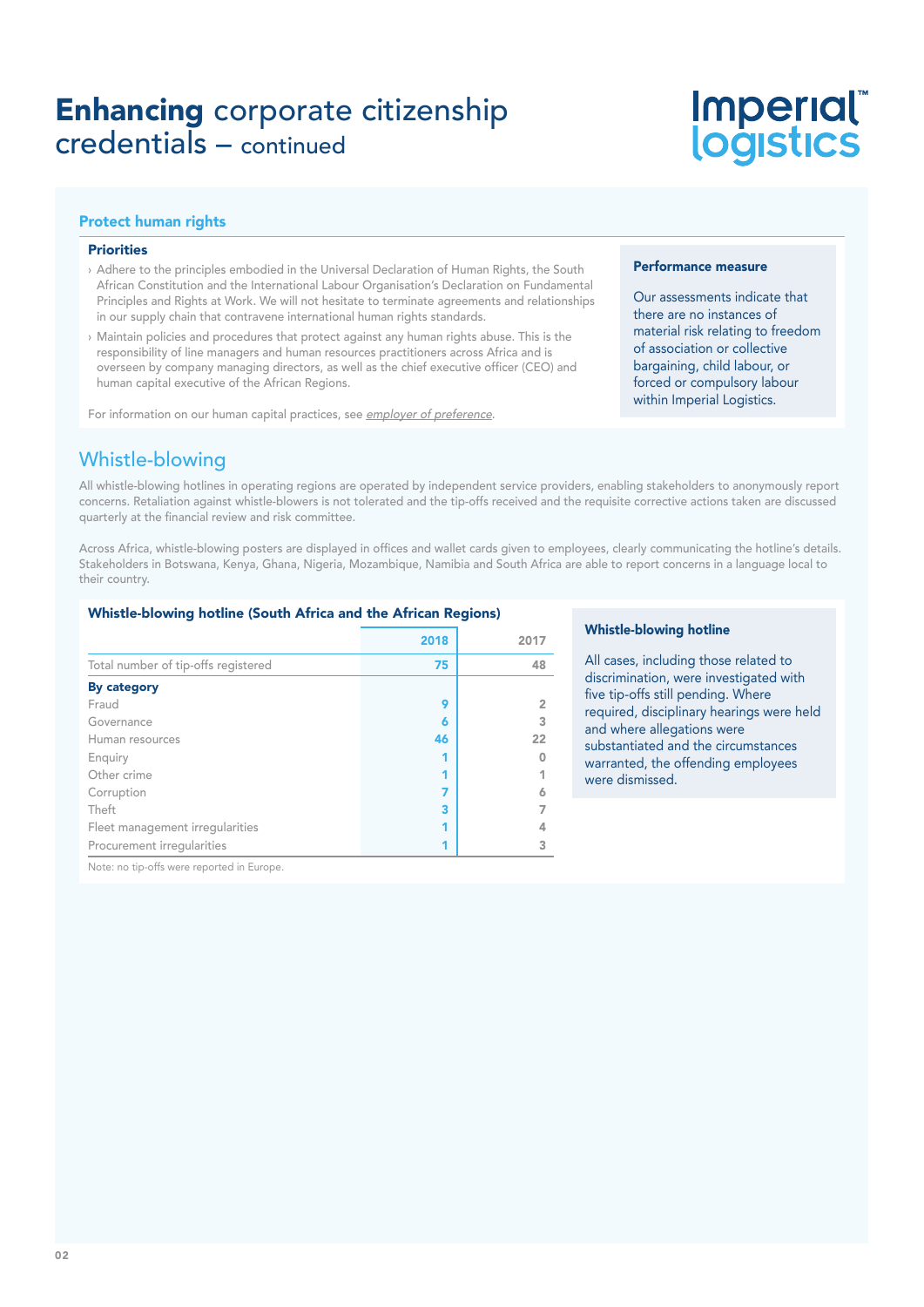## Enhancing corporate citizenship credentials – continued

# Imperial®<br>logistics

### Sustainable development governance South Africa and the African Regions

Social, ethics and sustainability (SES) board committee (meets four times a year) Chairman Independent non-executive director Responsibility To assist Imperial Logistics with discharging its social, ethics and sustainability responsibilities and implementing practices consistent with good corporate citizenship. SES management committee Chairman Chief shared services officer Attended by CEOs, chief financial officers and risk executives of both regional operations, as well as the health and safety and environmental sustainability executives. Areas of focus for the reporting period › Carbon emissions, water and energy consumption and waste management, as well as the initiatives implemented to drive environmental stewardship within various companies.

› Road fatalities.

All material social and environmental risks are elevated to the Imperial Logistics board and all human capital issues are reported directly to the board.

Based at head office in Johannesburg, the executives responsible for health and safety and environmental sustainability cover both the South Africa and the African Regions operations. They report to the chief shared services officer who, in turn, reports to Imperial Logistics' CEO. All human resources executives across both regions report to the chief people officer.

High level policies and standards are formulated at head office and filtered into our companies, which are responsible for developing their own standard operating procedures to give effect to the polices and standards.

#### Europe

In Europe, the quality, environment, health and safety (QEHS) and sustainability department centralises the management and monitoring of sustainability issues and ensures Imperial Logistics International complies with relevant laws and standards. This integrated management system enables the sharing of specialist knowledge and best practices among individual companies. The department drives improvements that benefit the European operation as a whole, including providing assurance on the quality and sustainability of our initiatives. Energy consumption is reported to the Imperial Logistics International management board.

#### Silver rating for sustainability performance

Many of our clients in Europe use EcoVadis, an independent international rating agency for global supply chains, to evaluate our performance in relation to the environment, working conditions, social responsibility, fair business practices and sustainable procurement. In the 2017 assessment, the chemical and shipping divisions both achieved an above average silver rating. Companies from 150 sectors in 110 countries are analysed by EcoVadis.